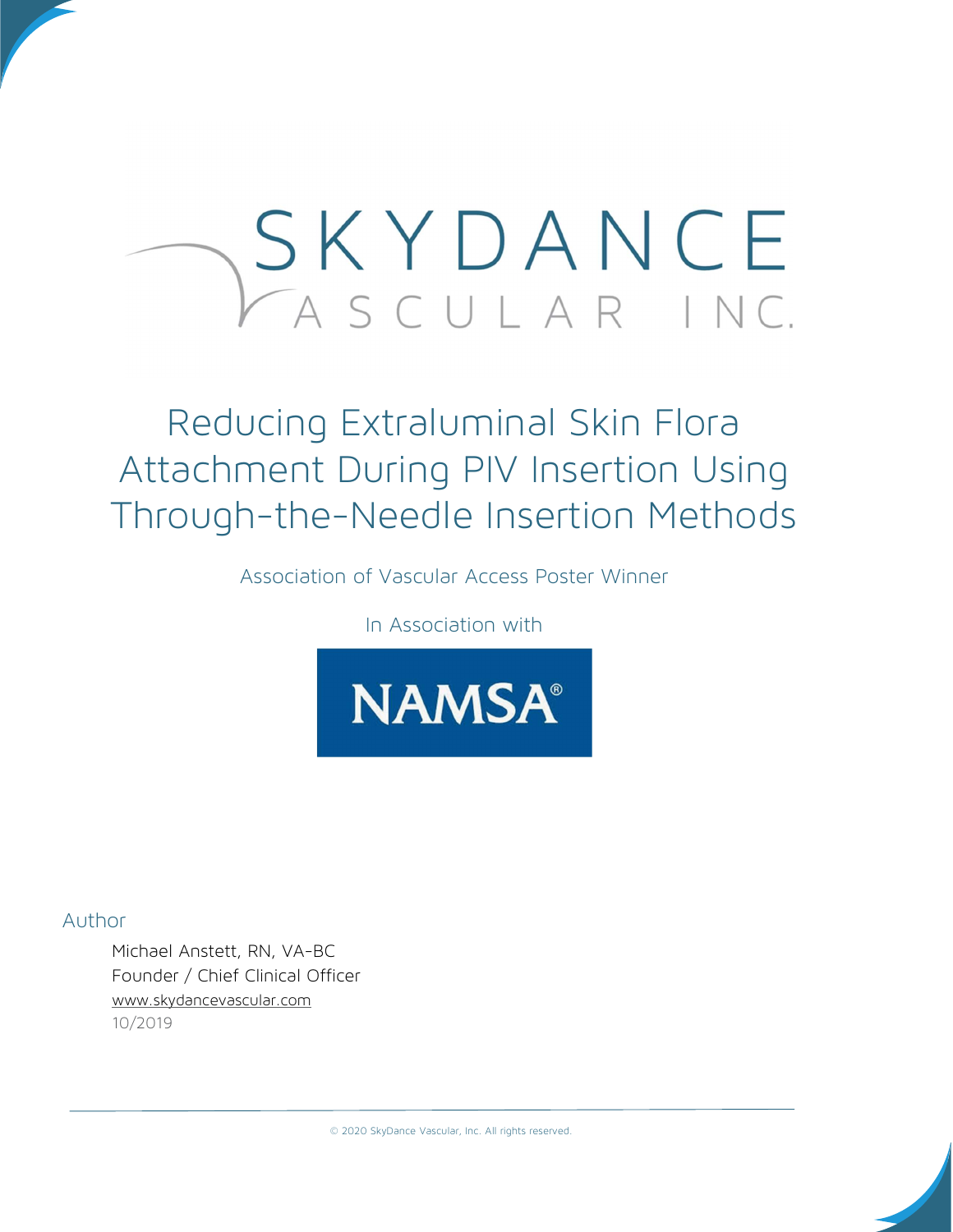## Contents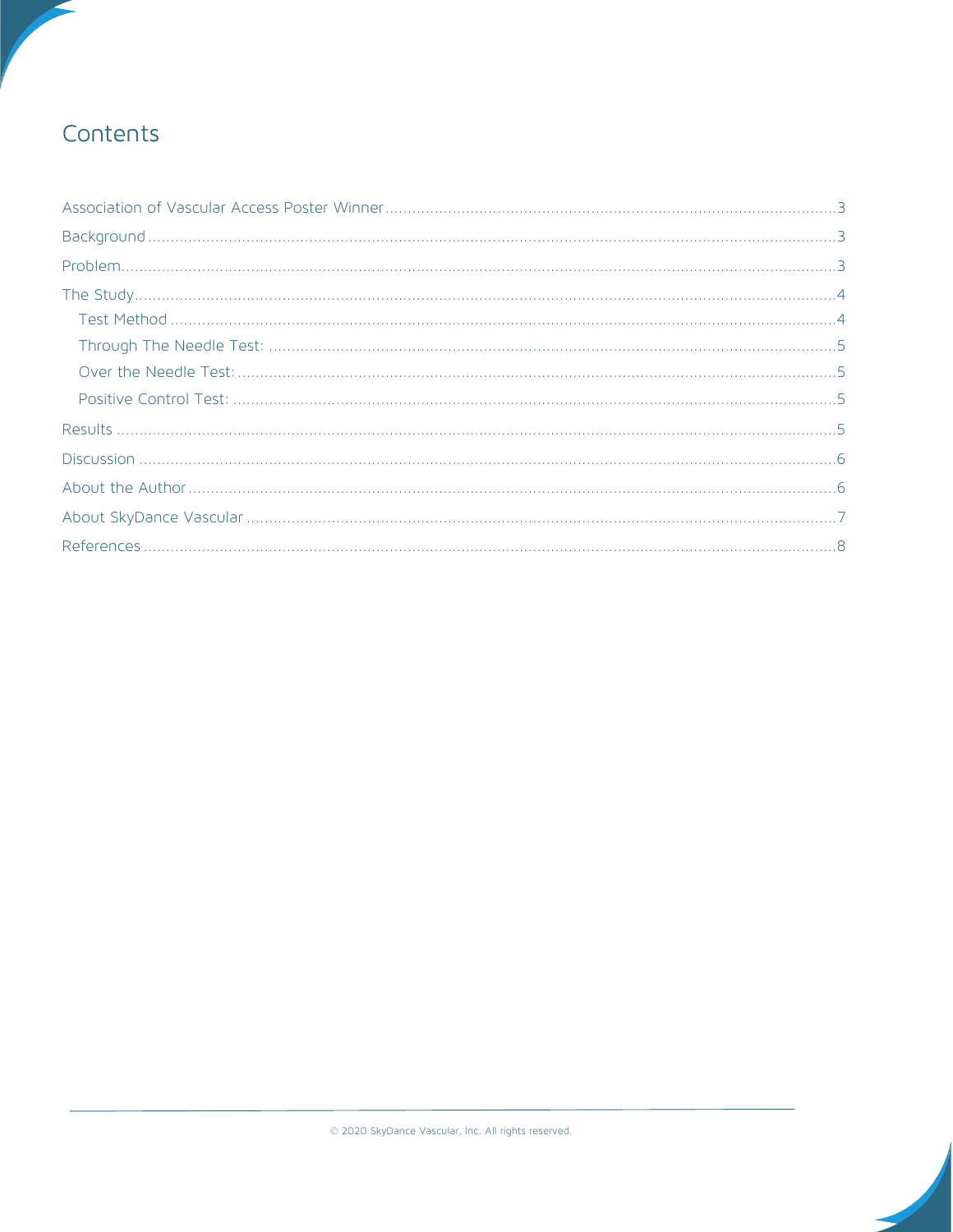### Association of Vascular Access Poster Winner



Original interactive report can be found at

#### https://ava2019-ava.ipostersessions.com/default.aspx?s=FD-E9-97-7C-BA-29-C7-6B-7F-88-1E-48-BE-38-38-D4

#### Background

A peripheral intravenous catheter (PIV) is the vehicle that delivers life-saving therapies into the peripheral vascular system. There is a staggering 435MM PIVs sold in the U.S. and an estimated 200MM PIVs placed (based on the mean number of device attempts of 2.18). Studies show that PIVs are established in up to 90% of acutely hospitalized patients.

Though PIVs are indeed commonplace, they do come with risk. Staphylococcus Aureus (S. aureus) is a normally occurring bacteria on human skin. If this skin bacteria invades the bloodstream, the consequences can be catastrophic. S. aureus has been identified as one of the most common causes of hospital-associated bloodborne infections. Studies have shown 23 – 50% of these hospital-related S. aureus bloodborne infections are related to PIVs. The PIV bloodborne infection rate is documented to be 0.2-0.7 per 1000 catheter days with a median duration of catheterization of less than 3 days. 30-day mortality is as high as 20.4% in those with a PIV bloodborne infection and 1-year mortality of 36.4%. There is an estimated 200,000 PIV related bloodborne infections per year in the U.S. costing nearly \$6B.

#### Problem

The problem is the skin. Healthcare professionals disinfect the skin surface prior to each PIV insertion; this unfortunately is inadequate since disinfection merely reduces the number of bacteria on the skin surface. Simply put, the skin surface cannot be fully sterilized in preparation for catheter insertion. Furthermore, 20% of the normal skin flora resides below the skin surface, in hair follicles and sweat glands.

Traditional PIVs are configured with the catheter over the needle. Therefore, the extraluminal surface of these PIVs is at an inherent risk of colonization because they are in direct contact with residual skin flora during each insertion.

Flora such as S. aureus adheres to the catheter surface, grows and aggregates into microcolonies, then ultimately breaks off into the bloodstream and a catheter-related bloodborne infection is a result. In published studies, colonization of vascular access devices passing through the skin during insertion ranged from 16% - 57.6%.

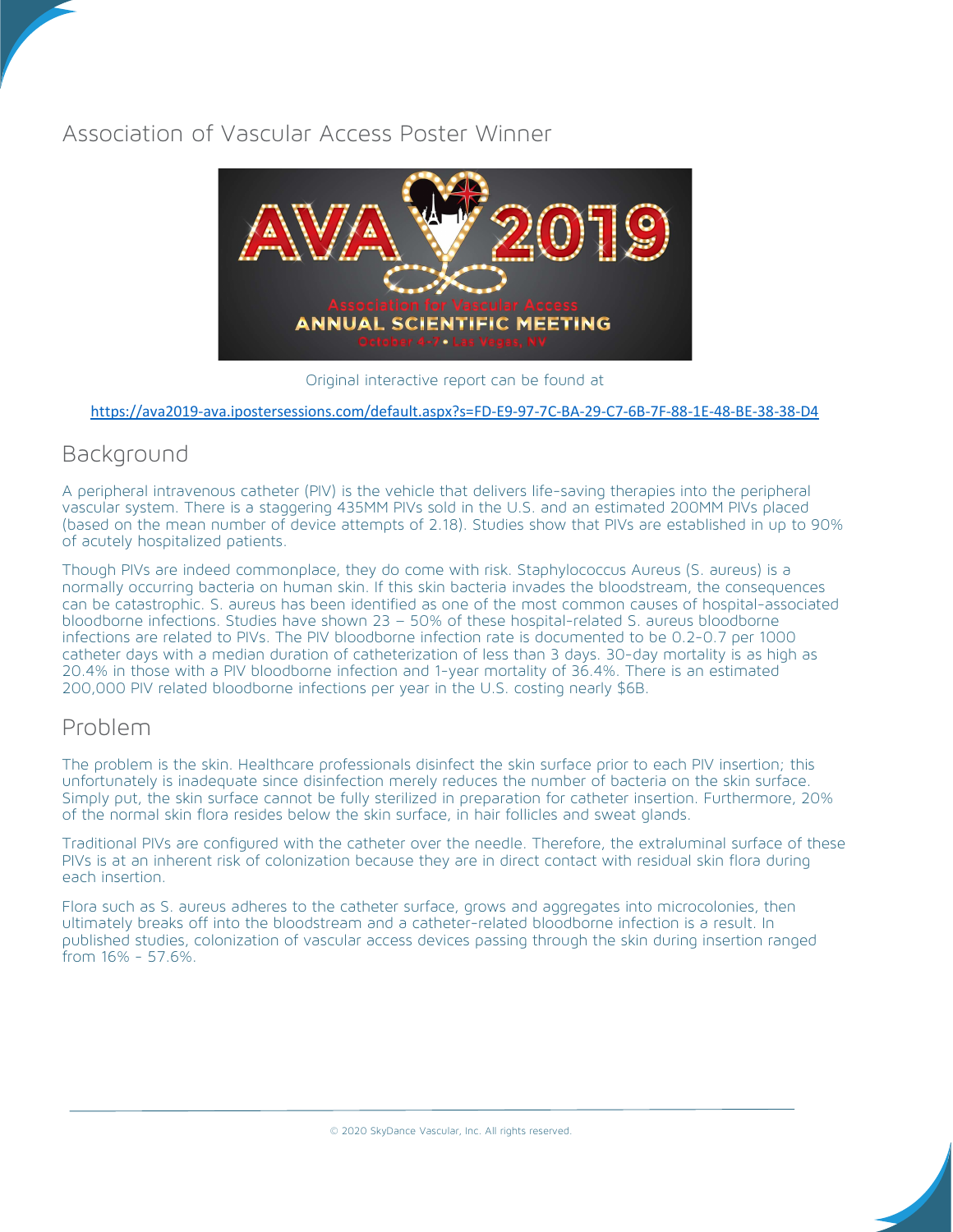## The Study

An alternative catheter introducer design known as through the needle deployment passes the sterile catheter through the inner lumen of the introducer needle. This unique design creates a physical barrier between the sterile catheter and harmful skin pathogens during insertion.





Over the Needle Deployment Through the Needle Deployment



The purpose of this bench study was to demonstrate that microorganisms will or will not be transferred onto a catheter while passing through an inoculated simulated skin environment using a through the needle deployment equal to or less than the traditional over the needle method.

#### Test Method

Aseptically attached a section of disinfected synthetic skin, inside the ISO Class 5 or BSC environment, onto the holding fixture.

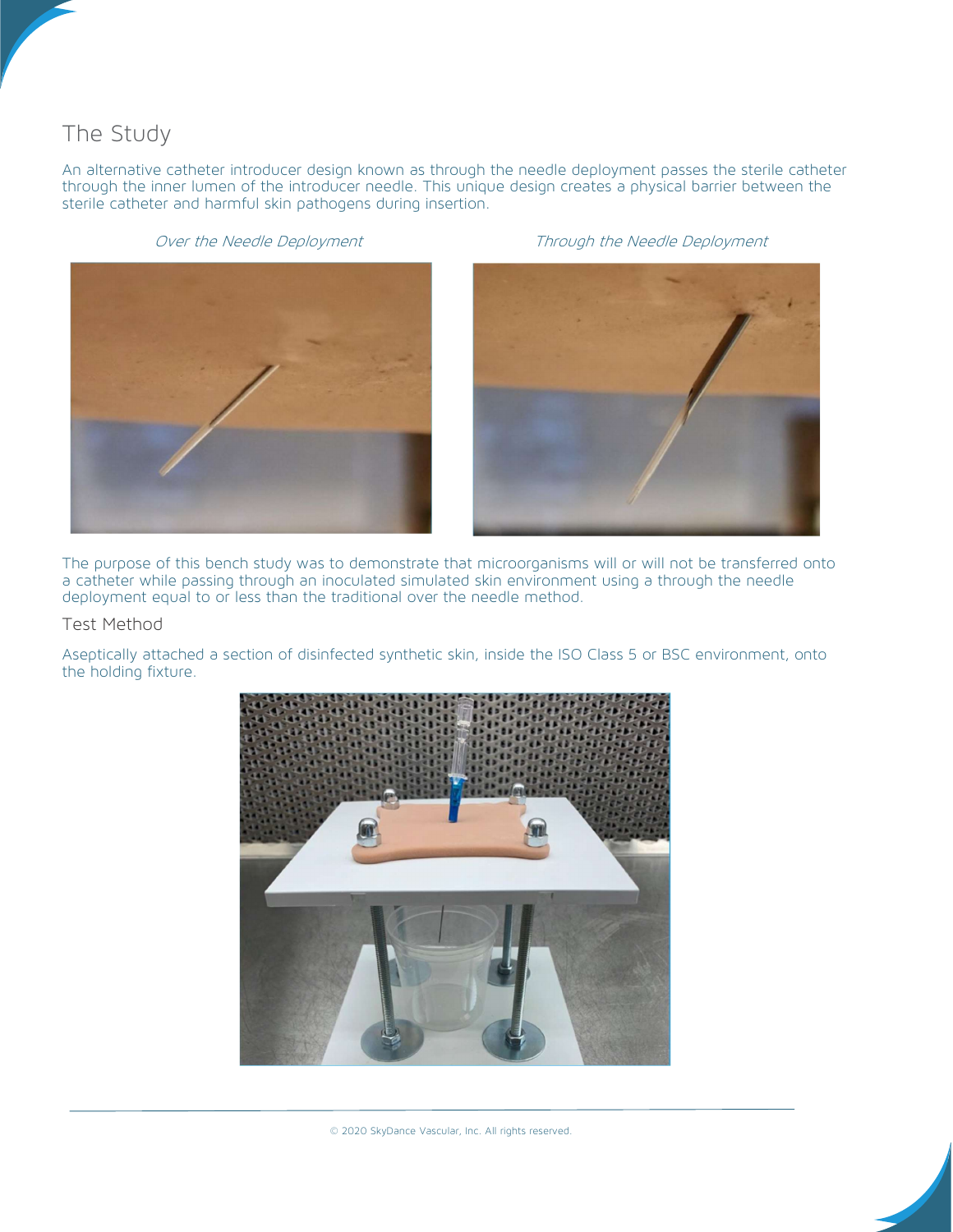S. aureus in tryptic soy broth (TSB) was prepared to yield a population of 1-5 x 105 CFU/mL. This allowed for the intended final population on the surface of the synthetic skin to be 1-5 x 104 CFU. The synthetic skin upper surface was then inoculated using 0.1 mL of the organism.

Through The Needle Test:

Using a sterile 16g x 1" hypodermic needle pierced the needle through the full skin thickness until the needle tip was exposed to the underside of the skin sample. Aseptically, introduced the BBraun 22g x 2.5" catheter (removed from introducer needle) through the lumen of the needle until 1-1.5 cm of catheter was exposed past the needle tip.

The exposed section of the catheter tip was then aseptically cut into a sterile tube or appropriately sized sterile container.

Over the Needle Test:

Using a sterile 20g x 1.5" commercially available peripheral intravanousintravenous catheter, pierced the needle through the full skin thickness until the needle tip was exposed to the underside of the skin sample. Aseptically, advanced the catheter over the needle until 1-1.5 cm of catheter was exposed past the needle tip. Aseptically cut the exposed section of the catheter tip into a sterile tube or appropriately sized sterile container.

The above steps were repeated 5 times for the through the needle and over the needle groups.

A standard plate count was performed using Tryptic Soy Agar (TSA) as the plating medium to verify the population of the inoculum. Incubated the plates at  $37 \pm 2^{\circ}$ C for 72 hours.

Positive Control Test:

Inoculated the positive control device (without piercing the synthetic skin) by dipping the tip of a catheter into the inoculum suspension.

Results

Through the Needle

| <b>Sample</b><br><b>Number</b> | <b>Confirmed Inoculum</b><br><b>Population</b><br>(Average CFU/ mL) | <b>Average CFU</b> | <b>CFU/Strike</b> |
|--------------------------------|---------------------------------------------------------------------|--------------------|-------------------|
|                                | $1.54 \times 10^{5}$                                                | n                  |                   |
| 2                              |                                                                     |                    |                   |
| 3                              |                                                                     |                    |                   |
|                                |                                                                     |                    |                   |
| 5                              |                                                                     | 0.5                | <1                |

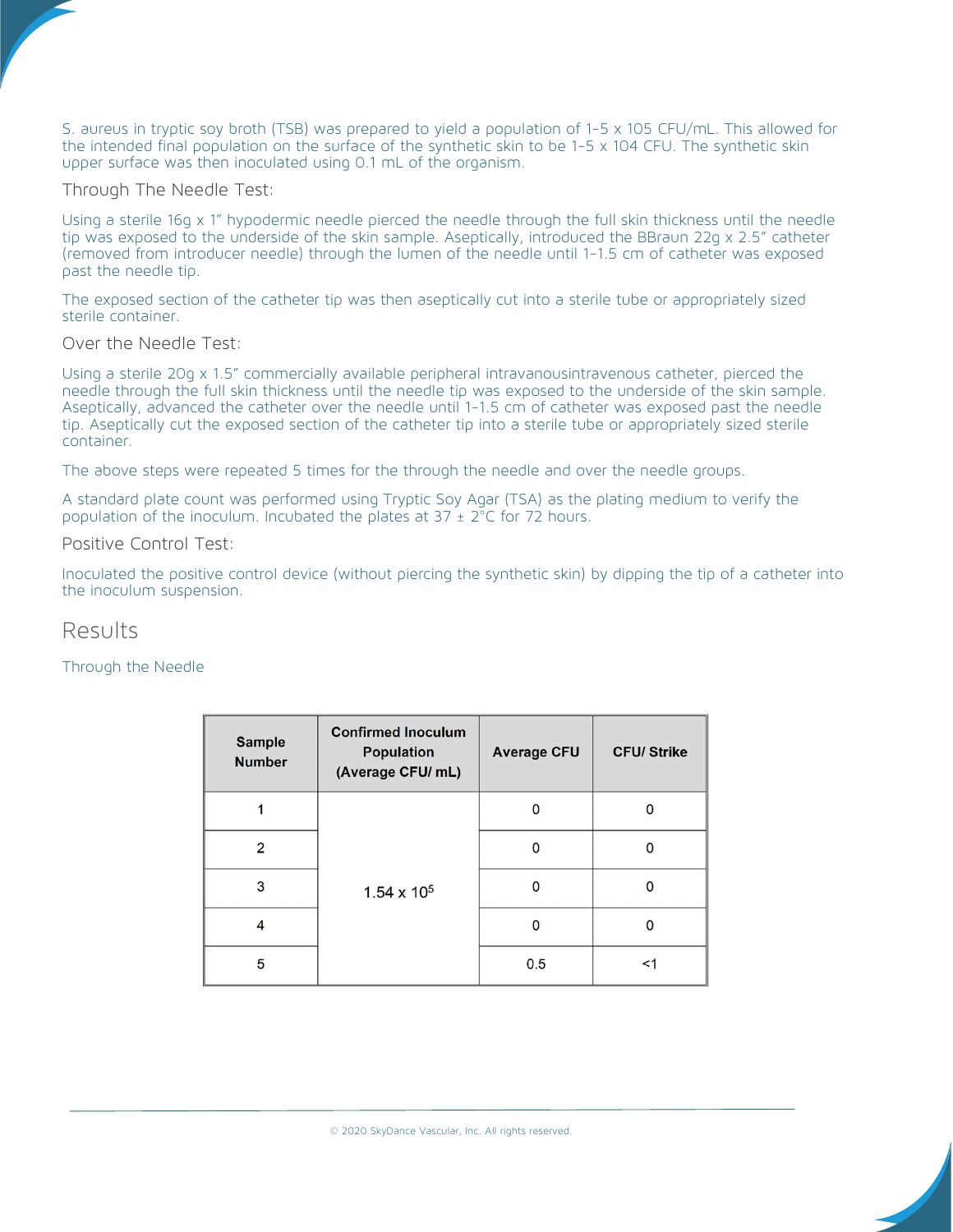#### Over the Needle

| <b>Sample</b><br><b>Number</b> | <b>Confirmed Inoculum</b><br><b>Population</b><br>(Average CFU/ mL) | <b>Average CFU</b> | <b>CFU/Strike</b> |
|--------------------------------|---------------------------------------------------------------------|--------------------|-------------------|
|                                | $1.54 \times 10^{5}$                                                |                    |                   |
|                                |                                                                     | 0.5                |                   |
| 3                              |                                                                     |                    |                   |
|                                |                                                                     |                    |                   |
| 5                              |                                                                     |                    |                   |

Of the 5 samples from the through the needle test, 1 culture resulted in microbial growth. Of the 5 samples from the over the needle test, 3 culture resulted in microbial growth.

These results represent a 66% reduction in microbial attachment when the through the needle catheter deployment method was compared to the over the needle catheter deployment method.

#### Discussion

Although this bench top study demonstrated a 66% reduction in microbial attachment when the through the needle method was compared to the over the needle method, it is understood more research on the topic of catheter protection is required.

This study was limited in Sample Size – 5 samples in each test article and in Methods – the use of a synthetic skin which falls short of representing true living tissue and its tendency to store microbes throughout its multiple layers as well as in sebaceous glands and hair follicles.

Regardless of these limitations, when this bench top study is coupled with existing research on colonization of vascular access devices passing through the skin during insertion ranged from 16% - 57.6% as well as the 1998 Livesley, et al. paper describing a microbial contamination reduction from 17% of catheters passing through the skin to 3% of catheters passing through a sheath the data becomes highly suggestive that physical barriers between catheters and the skin is crucial to minimizing early catheter colonization.

#### About the Author

Michael Anstett is an accomplished clinician, corporate executive, armed services veteran, and entrepreneur. Michael's clinical career started in 1987 as a US Army Combat Medic. He went on to receive his nursing degree and became a board-certified Registered Nurse in 1994, followed by two additional registrations in 1997 and 2011 respectfully: Certified Registered Nurse Infusion (CRNI) and Vascular Access Board Certification (VA-BC). Michael excelled in clinical practice and eventually accepted the responsibility of establishing and managing a vascular access team of ten staff nurses in a 1000 bed level-one trauma center in Tampa, FL. Michael then founded his private practice known as Professional Infusion Consultants, Inc., which contracted with vascular access nurses from around the state of Florida to provide outsourced vascular access throughout the state, an endeavor that Michael successfully exited from in 2012. Michael accepted the newly created position of Director of Clinical Operations at Medical Components, Inc. in 2013. Michael supported all aspects of the company's business including R&D of new products, business development, clinical education, regulatory and is named on multiple medical device patents. Michael is a member and strong supporter of the Association for Vascular Access (AVA). He has been invited to lecture at national AVA conventions as well as local AVA meetings. Michael is published in JAVA 2003 and won clinical manuscript for that year. He is the Founder and Chief Clinical Officer of SkyDance Vascular, Inc. – inventor of the Osprey vascular access device.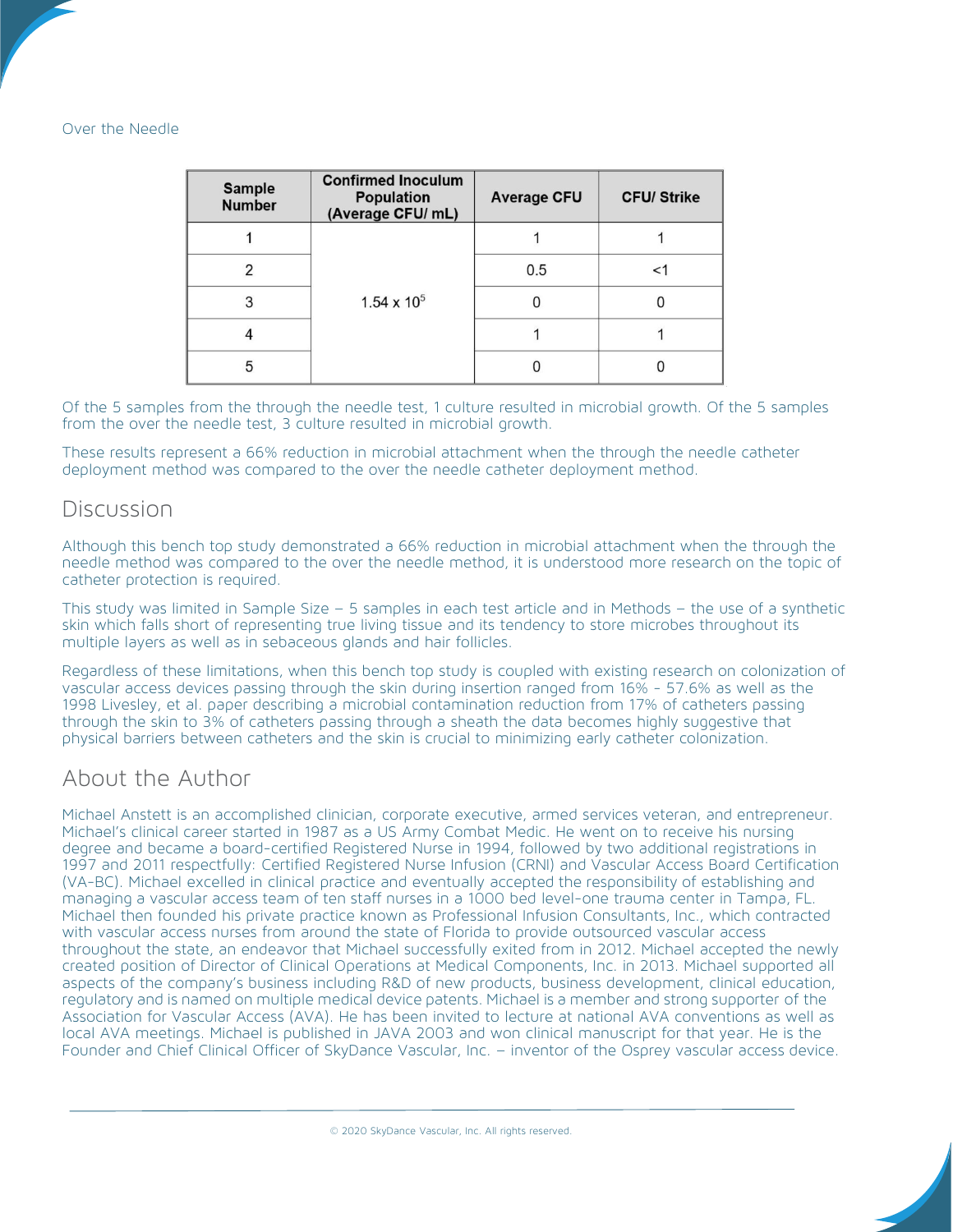## About SkyDance Vascular

SkyDance Vascular, Inc., founded in 2017, is working to re-imagine the Peripheral Intravenous Catheter (PIV). The new product called Osprey, to be launched in 2021, is expected to reduce the number of known complications that result from the traditional catheter design. Our patent-pending re-imaging brings with it four major improvements, including:

- $\triangledown$  Skin Avoidance Technology™ as the catheter never touches the skin to minimize the risk of becoming infected.
- $\triangleright$  Bevel Only Technique™ so that the needle does not penetrate past the initial entry reducing the risk of Phlebitis and Infiltration.
- $\triangleright$  Contoured Directional Flow™ designed to deliver fluids more efficiently while lowering the risk of both chemical and mechanical damage and providing more efficient medication delivery.
- $\curvearrowright$  Passive Needle Retraction™ as the needle retracts back into the housing automatically so a clinician cannot get stuck.

SkyDance is comprised of industry veterans with the required expertise to develop, commercialize, and scale the business. The executive team has successful prior experience in selling startup businesses in the vascular access space, yielding large returns for the investors. Collective backgrounds span leading medical devices, enterprise software, and vascular access organizations including St. Jude, C.R. Bard, Med- Comp, Medibuy.com, BBraun, Vascular Pathways, Covidien, and Kimberly Clark